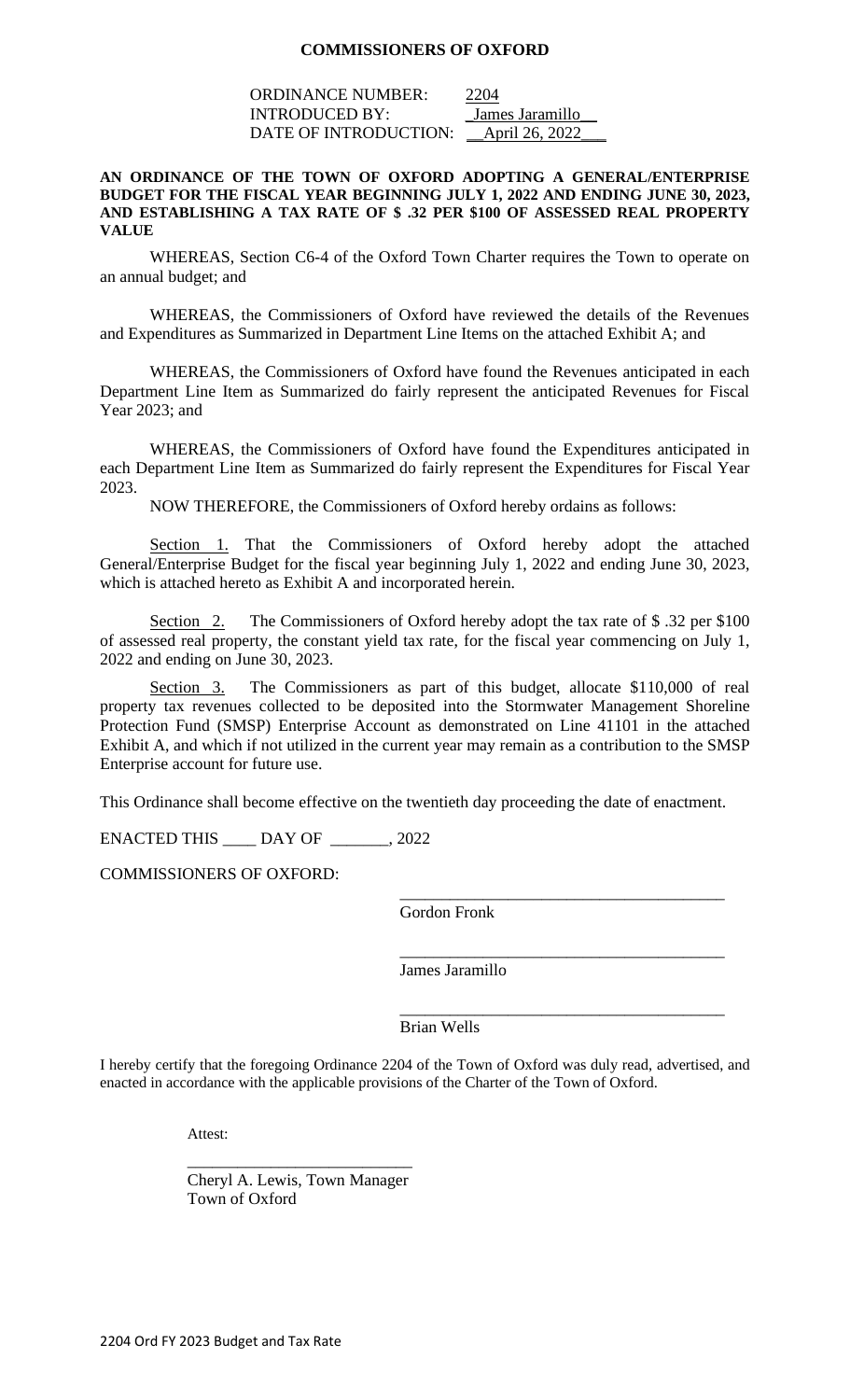# **TOWN OF OXFORD FY 2023 GENERAL /ENTERPRISE BUDGET**

 **July 2022 through June 2023**

|                                                                                    | <b>Budget</b>                |
|------------------------------------------------------------------------------------|------------------------------|
| <b>Ordinary Income/Expense</b>                                                     |                              |
| Income<br>41000 - Real Property Tax                                                |                              |
| 41100 - Real Estate                                                                | 1,051,578.00                 |
| 41101 - Real Estate - SMSP Dedicated<br>41150 · Tax Discount                       | $-110,000.00$<br>$-7,000.00$ |
| 41200 - Interest Paid                                                              | 3,011.00                     |
| Total 41000 - Real Property Tax                                                    | 937,589.00                   |
| 42000 - Intergovernmental Revenues<br>42100 · Accomodations Tax                    | 65,000.00                    |
| 42200 - Amusement Tax                                                              | 0.00                         |
| 42300 · Local Income Tax                                                           | 190,000.00                   |
| 42400 · Highway User Revenue<br>42500 · Traders Licenses                           | 60,622.00<br>4,000.00        |
| 42600 · Tax Revenues - Other                                                       | 439.00                       |
| Total 42000 - Intergovernmental Revenues                                           | 320,061.00                   |
| 43000 · Licenses and Permits                                                       |                              |
| 43100 - Animal Registration<br>43300 · Building Permits                            | 0.00<br>15,000.00            |
| 43400 · Cable Franchise                                                            | 4,600.00                     |
| 43450 - Port Warden Permits                                                        | 2,000.00                     |
| 43455 · Long Term Rental Inspections<br>43460 · Short Term Rental                  | 1,000.00<br>1,500.00         |
| Total 43000 · Licenses and Permits                                                 | 24,100.00                    |
| 44000 - Revenues from Other Agencies                                               |                              |
| 44100 - Grant - Critical Areas<br>44200 · Grant - SAPPF Police                     | 1,000.00                     |
| 44202 - Grant - MEWS                                                               | 11,000.00<br>0.00            |
| 44300 · Grant - DNR - Public Access                                                | 2,600.00                     |
| 44400 - Grant - Misc                                                               | 147,000.00                   |
| Total 44000 · Revenues from Other Agencies<br>45000 - Revenues from Properties     | 161,600.00                   |
| 45100 · Dock Rentals                                                               | 23,900.00                    |
| 45200 - Parking Permits                                                            | 1,500.00                     |
| 45300 - Land/Property Leases<br>45400 · Town House Rental                          | 58,080.00<br>5,000.00        |
| Total 45000 - Revenues from Properties                                             | 88,480.00                    |
| 46000 - Miscellaneous Revenues                                                     |                              |
| 46200 · Hanks Christmas Tree Fund                                                  | 0.00                         |
| 46225 · Play Ball Dog Park<br>46250 · Artist Group                                 | 0.00<br>0.00                 |
| 46350 - R Gordon Graves Scholarship                                                | 1,000.00                     |
| 46400 - Police Fines and Tickets                                                   | 1,500.00                     |
| 46450 - Police Donations<br>46500 - Reimbursed Appeals Expense                     | 0.00<br>0.00                 |
| 46700 - Reimbursed Expenses - Other                                                | 0.00                         |
| 46900 · Misc Revenues - Other                                                      | 1,000.00                     |
| 46950 - Interest Income<br>46000 · Miscellaneous Revenues - Other                  | 2,500.00<br>0.00             |
| Total 46000 · Miscellaneous Revenues                                               | 6,000.00                     |
| 47000 - Enterprise Services                                                        |                              |
| 47100 - Water Service                                                              |                              |
| 47110 - Water Service Charge<br>47130 - Connection Fees                            | 350,000.00<br>2,000.00       |
| Total 47100 · Water Service                                                        | 352,000.00                   |
| 47500 · Wastewater Services                                                        |                              |
| 47510 · Wastewater Service Charge<br>Total 47500 · Wastewater Services             | 509,000.00<br>509,000.00     |
| 47700 · Stormwater/Shoreline SMSP                                                  |                              |
| 47710 - Real Property Tax SMSP                                                     | 110,000.00                   |
| 47720 - Stormwater General Contribution<br>Total 47700 - Stormwater/Shoreline SMSP | 0.00                         |
| 47900 - Enterprise Services Other                                                  | 110,000.00                   |
| 47910 - Interest - Water                                                           | 100.00                       |
| 47920 - Interest - Sewer                                                           | 50.00                        |
| 47930 - Plumbing Permits<br>47940 - Tower Rental                                   | 1,100.00<br>0.00             |
| Total 47900 - Enterprise Services Other                                            | 1,250.00                     |
| Total 47000 - Enterprise Services                                                  | 972,250.00                   |
| 48000 · Bay Restoration Fund<br><b>Total Income</b>                                | 35,500.00<br>2,545,580.00    |
| <b>Gross Profit</b>                                                                | 2,545,580.00                 |
| <b>Expense</b>                                                                     |                              |
| 50000 - Legislation                                                                |                              |
| 50100 · Commissioners Salary<br>50200 · Commissioners Training/Expenses            | 7,000.00<br>5,000.00         |
| 50300 · Election Advertising Expenses                                              | 2,000.00                     |
| 50400 - Election Salaries                                                          | 500.00                       |
| Total 50000 · Legislation<br>51000 - Financial Administration                      | 14,500.00                    |
| 51050 · Accounting & Auditing                                                      | 16,000.00                    |
| 51100 - Administrative Salaries                                                    | 169,000.00                   |
| 51101 · Advertising<br>51150 · General Advertising                                 | 1,500.00                     |
| 51151 · Appeals Board                                                              | 1,000.00                     |
| 51152 - Planning Commission                                                        | 500.00                       |
| 51154 · Port Wardens                                                               | 1,000.00                     |
| Total 51101 · Advertising<br>51200 · Computer Main & Repair                        | 4,000.00<br>2,000.00         |
| 51220 · Communications                                                             | 0.00                         |
| 51250 · Copier Services Main & Supplies                                            | 3,600.00                     |
| 51300 - Education and Training<br>51350 - Electricity                              | 4,000.00<br>13,000.00        |
| 51450 · Legal Fees                                                                 | 30,000.00                    |
| 51451 · Telephone                                                                  | 7,500.00                     |
| 51452 - Internet<br>51453 · Website                                                | 1,000.00<br>1,000.00         |
| 51500 - Memberships & Dues                                                         | 5,000.00                     |
| 51550 · Office Supplies & Expenses                                                 | 7,000.00                     |
| 51600 · Postage                                                                    | 3,200.00                     |
| 51650 · Planning & Zoning Admin<br>51700 - Miscellaneous - Financial Admin         | 10,000.00<br>1,000.00        |
| 86000 · Administration Capital                                                     | 5,000.00                     |
| Total 51000 - Financial Administration                                             | 282,300.00                   |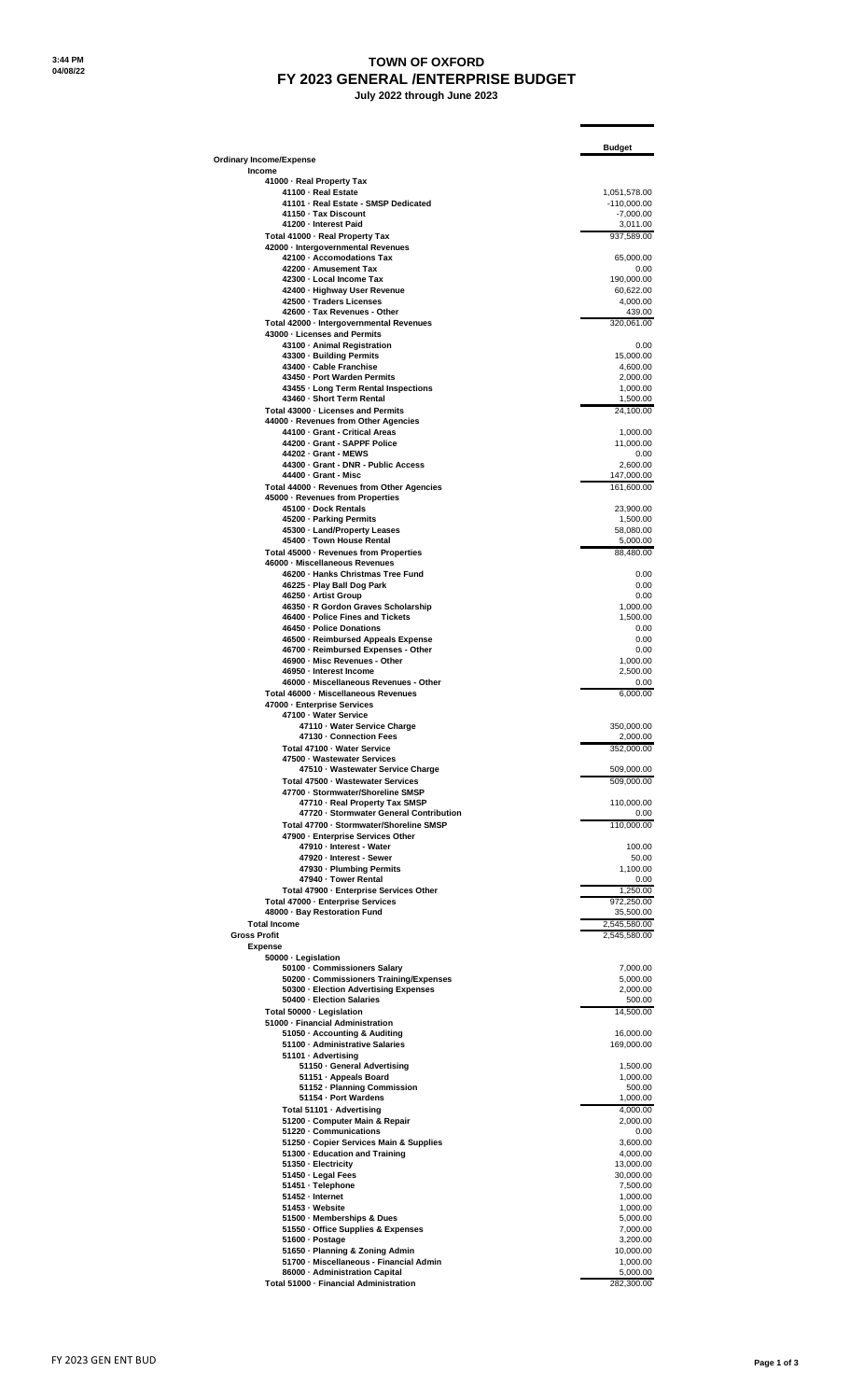## **TOWN OF OXFORD FY 2023 GENERAL /ENTERPRISE BUDGET**

 **July 2022 through June 2023**

| 2,000.00<br>18,000.00<br>20,000.00<br>0.00<br>5,000.00<br>5,000.00<br>1,000.00<br>0.00<br>30,000.00<br>56,000.00<br>500.00<br>500.00<br>3,000.00<br>1,000.00<br>0.00<br>25,000.00<br>10,000.00<br>1,000.00<br>1,000.00<br>1,000.00<br>3,000.00<br>500.00<br>1,500.00<br>5,000.00<br>10,000.00<br>18,600.00<br>81,600.00<br>32,000.00<br>6,800.00<br>24,000.00<br>200.00<br>0.00<br>270,000.00<br>270,000.00<br>65,000.00 |
|--------------------------------------------------------------------------------------------------------------------------------------------------------------------------------------------------------------------------------------------------------------------------------------------------------------------------------------------------------------------------------------------------------------------------|
|                                                                                                                                                                                                                                                                                                                                                                                                                          |
| 33,000.00                                                                                                                                                                                                                                                                                                                                                                                                                |
|                                                                                                                                                                                                                                                                                                                                                                                                                          |
|                                                                                                                                                                                                                                                                                                                                                                                                                          |
|                                                                                                                                                                                                                                                                                                                                                                                                                          |
|                                                                                                                                                                                                                                                                                                                                                                                                                          |
|                                                                                                                                                                                                                                                                                                                                                                                                                          |
|                                                                                                                                                                                                                                                                                                                                                                                                                          |
|                                                                                                                                                                                                                                                                                                                                                                                                                          |
|                                                                                                                                                                                                                                                                                                                                                                                                                          |
|                                                                                                                                                                                                                                                                                                                                                                                                                          |
|                                                                                                                                                                                                                                                                                                                                                                                                                          |
|                                                                                                                                                                                                                                                                                                                                                                                                                          |
|                                                                                                                                                                                                                                                                                                                                                                                                                          |
|                                                                                                                                                                                                                                                                                                                                                                                                                          |
|                                                                                                                                                                                                                                                                                                                                                                                                                          |
|                                                                                                                                                                                                                                                                                                                                                                                                                          |
|                                                                                                                                                                                                                                                                                                                                                                                                                          |
|                                                                                                                                                                                                                                                                                                                                                                                                                          |
|                                                                                                                                                                                                                                                                                                                                                                                                                          |
|                                                                                                                                                                                                                                                                                                                                                                                                                          |
|                                                                                                                                                                                                                                                                                                                                                                                                                          |
|                                                                                                                                                                                                                                                                                                                                                                                                                          |
|                                                                                                                                                                                                                                                                                                                                                                                                                          |
|                                                                                                                                                                                                                                                                                                                                                                                                                          |
|                                                                                                                                                                                                                                                                                                                                                                                                                          |
|                                                                                                                                                                                                                                                                                                                                                                                                                          |
|                                                                                                                                                                                                                                                                                                                                                                                                                          |
|                                                                                                                                                                                                                                                                                                                                                                                                                          |
|                                                                                                                                                                                                                                                                                                                                                                                                                          |
|                                                                                                                                                                                                                                                                                                                                                                                                                          |
| 398,000.00                                                                                                                                                                                                                                                                                                                                                                                                               |
|                                                                                                                                                                                                                                                                                                                                                                                                                          |
| 230,000.00                                                                                                                                                                                                                                                                                                                                                                                                               |
| 0.00                                                                                                                                                                                                                                                                                                                                                                                                                     |
| 5,000.00<br>0.00                                                                                                                                                                                                                                                                                                                                                                                                         |
| 10,000.00                                                                                                                                                                                                                                                                                                                                                                                                                |
| 3,000.00                                                                                                                                                                                                                                                                                                                                                                                                                 |
| 3,000.00<br>2,000.00                                                                                                                                                                                                                                                                                                                                                                                                     |
| 0.00                                                                                                                                                                                                                                                                                                                                                                                                                     |
| 253,000.00                                                                                                                                                                                                                                                                                                                                                                                                               |
| 20,000.00                                                                                                                                                                                                                                                                                                                                                                                                                |
| 10,000.00                                                                                                                                                                                                                                                                                                                                                                                                                |
| 30,000.00<br>0.00                                                                                                                                                                                                                                                                                                                                                                                                        |
| 283,000.00                                                                                                                                                                                                                                                                                                                                                                                                               |
|                                                                                                                                                                                                                                                                                                                                                                                                                          |
| 60,000.00                                                                                                                                                                                                                                                                                                                                                                                                                |
| 11,300.00                                                                                                                                                                                                                                                                                                                                                                                                                |
| 19,000.00                                                                                                                                                                                                                                                                                                                                                                                                                |
| 0.00<br>5,000.00                                                                                                                                                                                                                                                                                                                                                                                                         |
| 3,000.00                                                                                                                                                                                                                                                                                                                                                                                                                 |
| 1,000.00                                                                                                                                                                                                                                                                                                                                                                                                                 |
| 19,000.00<br>23,000.00                                                                                                                                                                                                                                                                                                                                                                                                   |
| 0.00                                                                                                                                                                                                                                                                                                                                                                                                                     |
| 141,300.00                                                                                                                                                                                                                                                                                                                                                                                                               |
| 30,000.00                                                                                                                                                                                                                                                                                                                                                                                                                |
| 16,000.00                                                                                                                                                                                                                                                                                                                                                                                                                |
| 45,000.00                                                                                                                                                                                                                                                                                                                                                                                                                |
| 0.00<br>1,000.00                                                                                                                                                                                                                                                                                                                                                                                                         |
| 92,000.00                                                                                                                                                                                                                                                                                                                                                                                                                |
|                                                                                                                                                                                                                                                                                                                                                                                                                          |
| 30,000.00<br>0.00                                                                                                                                                                                                                                                                                                                                                                                                        |
| 80,000.00                                                                                                                                                                                                                                                                                                                                                                                                                |
| 110,000.00                                                                                                                                                                                                                                                                                                                                                                                                               |
| 1,200.00                                                                                                                                                                                                                                                                                                                                                                                                                 |
| 500.00                                                                                                                                                                                                                                                                                                                                                                                                                   |
| 15,000.00                                                                                                                                                                                                                                                                                                                                                                                                                |
| 16,700.00                                                                                                                                                                                                                                                                                                                                                                                                                |
| 360,000.00                                                                                                                                                                                                                                                                                                                                                                                                               |
| 56,000.00                                                                                                                                                                                                                                                                                                                                                                                                                |
| 5,000.00                                                                                                                                                                                                                                                                                                                                                                                                                 |
| 3,000.00                                                                                                                                                                                                                                                                                                                                                                                                                 |
| 3,000.00                                                                                                                                                                                                                                                                                                                                                                                                                 |
| 32,500.00<br>150.00                                                                                                                                                                                                                                                                                                                                                                                                      |
| 122,000.00                                                                                                                                                                                                                                                                                                                                                                                                               |
| 0.00<br>0.00                                                                                                                                                                                                                                                                                                                                                                                                             |
|                                                                                                                                                                                                                                                                                                                                                                                                                          |